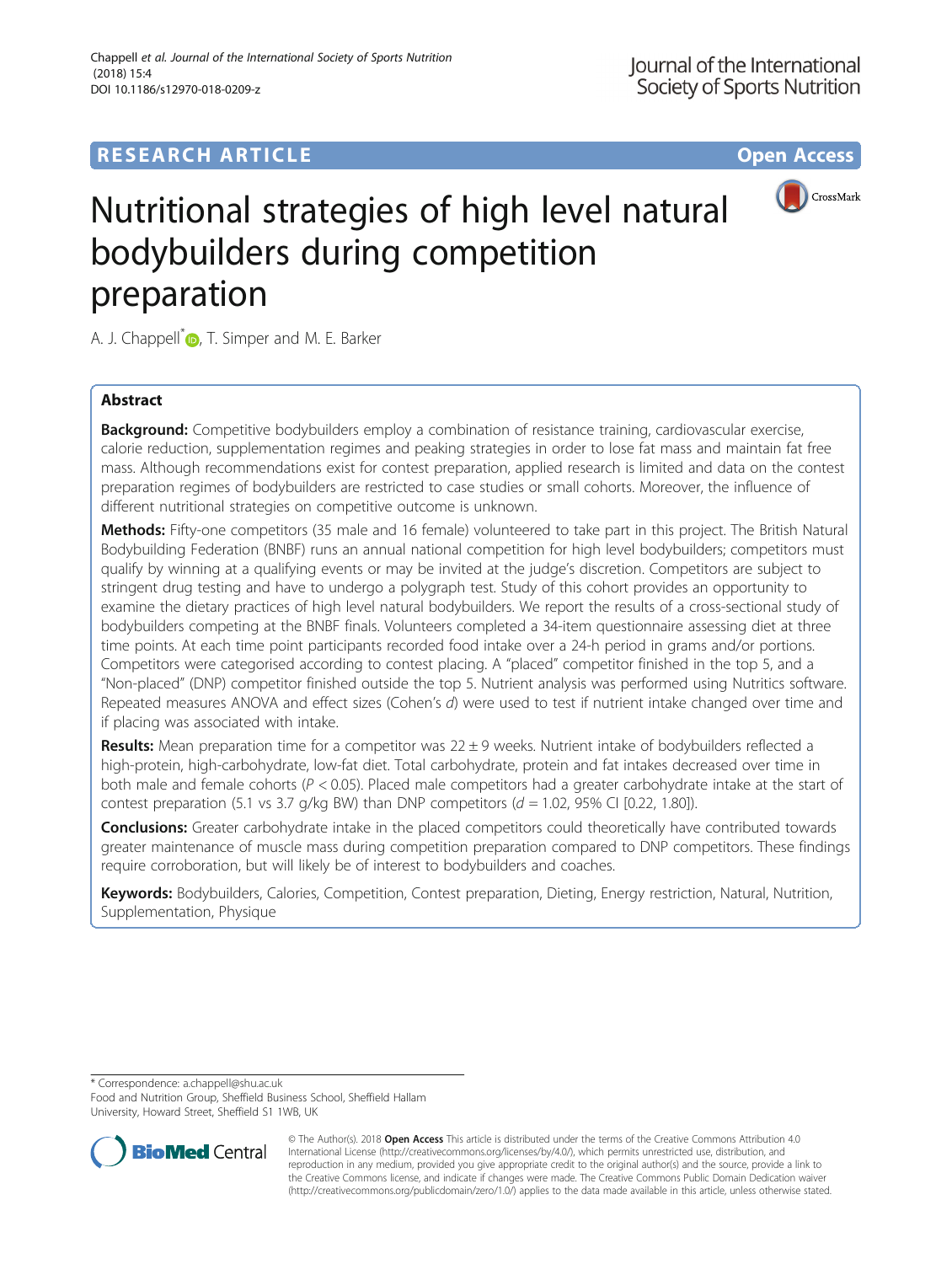## Background

In competitive bodybuilding, athletes are judged on their muscularity (muscle size), conditioning (the absence of body fat) and symmetry (muscular proportion). In order to achieve the required physique, athletes undertake fat loss regimes, whilst attempting to maintain lean body mass (LBM) accrued prior to the fat loss period [\[1](#page-10-0), [2](#page-10-0)]. Athletes and their coaches use a combination of resistance training, cardiovascular exercise, calorie restriction, supplementation and peaking strategies in order to obtain a competition-ready physique [[3\]](#page-10-0). Bodybuilders preparing for competition usually follow self- or coachprescribed diets, which often are comprised of a limited and repetitive food regime, with the sole aim of supplying specific amounts of protein, fat and carbohydrate [[3](#page-10-0)–[8\]](#page-10-0). Following these stringent dietary approaches is common practice and connects with the notion of being "hardcore" celebrated amongst bodybuilders [\[9](#page-10-0)]. Although broad recommendations exist for both nutrient intakes and exercise prescription [\[10](#page-10-0)–[12\]](#page-10-0), these recommendations are theoretical, imprecise, and open to interpretation. There is also a paucity of applied research on high level bodybuilders.

Recently a meta-analytic study combined 18 separate studies on the dietary intake of bodybuilders [\[13](#page-10-0)]. This study reported that male competitors consumed on average 3292 kcal per day during contest preparation, with 52% of that energy coming from carbohydrate, 28% from protein, and 22% from fat. Female competitors by way of comparison consumed 1739 kcal per day with 59% energy from carbohydrate, 28% energy from protein and 12% energy from fat. Although the meta-analysis incorporated 385 participants, the majority of the studies were published in the 1980s and 1990s and were nonspecific about participants' phase of training, which may be 'off-season' (prior to beginning contest preparation), during contest preparation (often a period of 8–24 weeks before competition), or 1 week from competition (the immediate pre-contest or peaking phase). The frequent use of androgenic anabolic steroids (AAS) amongst competitive bodybuilders also confounds identification of optimal nutritional strategies and training regimes. Indeed one third of the studies included in the meta-analysis reported AAS use by athletes [[13\]](#page-10-0). Furthermore, the practices employed by athletes in the new physique categories, such as men's physique, figure/ athletic, sports/ fitness and swimsuit/bikini, which emphasize beauty rather than muscularity have not been scrutinised. Moreover, the lack of scrutiny of the practices employed within the aforementioned divisions may mislead bodybuilders as to what are the most effective strategies for competitive bodybuilding.

Within the United Kingdom (UK), the British Natural Bodybuilding Federation (BNBF) runs nine regional

qualifying competitions; the regional qualifiers culminate in a UK final championship, where the overall winner is awarded professional status. This cohort provides an excellent opportunity to study the nutritional practices of a high level group of natural bodybuilders. The strategies employed by the most successful natural bodybuilders can be compared to recommendations [[11\]](#page-10-0), which include protein intake of between 2.3 and 3.1 g/kg of LBM, fat intake of 15 to 30% of total calories, with the remaining calories from carbohydrate and a weekly weight loss of 0.5 to 1% of bodyweight (BW) [[11\]](#page-10-0). Here we report the results of a recent cross-sectional study investigating the nutritional strategies of natural bodybuilding competitors at the BNBF finals.

## **Methods**

#### Design

Both male and female bodybuilders participating in the BNBF finals were included in the study. All competitors qualified for the UK final competition by winning their respective weight or age class at a regional qualifying event or were invited at the judge's discretion; providing they had also been placed in the top three of their weight/ age category. All qualifying class winners were subject to drug testing based on urine analysis; targeted drug testing of other non-placed athletes was also carried out. Furthermore, all class winners at the final BNBF final were subject to the same drug testing criteria, and all competitors signed a waiver declaring their compliance with the World Anti-Doping Agency Code [[14, 15](#page-10-0)]. A certified WADA laboratory (The Sports Medicine Research and Testing Laboratory, Salt Lake City, USA) carried out all drug testing. A qualified polygrapher polygraphed all competitors prior to taking part in the competition as an additional method to verify natural status.

The study was advertised via the BNBF social media page, and registered competitors were recruited in person by the first author at the outset of the UK finals. All potential participants were fully informed of the study aims and methods via a participant information sheet; those agreeing to participate provided written informed consent. Participants then completed a 34-item questionnaire (see Additional file [1](#page-9-0)). The questionnaire inquired about dietary and training habits, and body weight change at three time points throughout contest preparation (start, middle and end). Participants retrospectively recorded their typical food intake over a 24-h period in grams and/or portions. Missing questionnaire data and clarification about foods consumed/portions were followed up via email. The questionnaire also included items relating to the regular use of a coach, and "Cheat Meal" consumption. A "Cheat Meal", is when competitors veer from their self- or coach-prescribed diet. Refeeds are strategies where competitors consume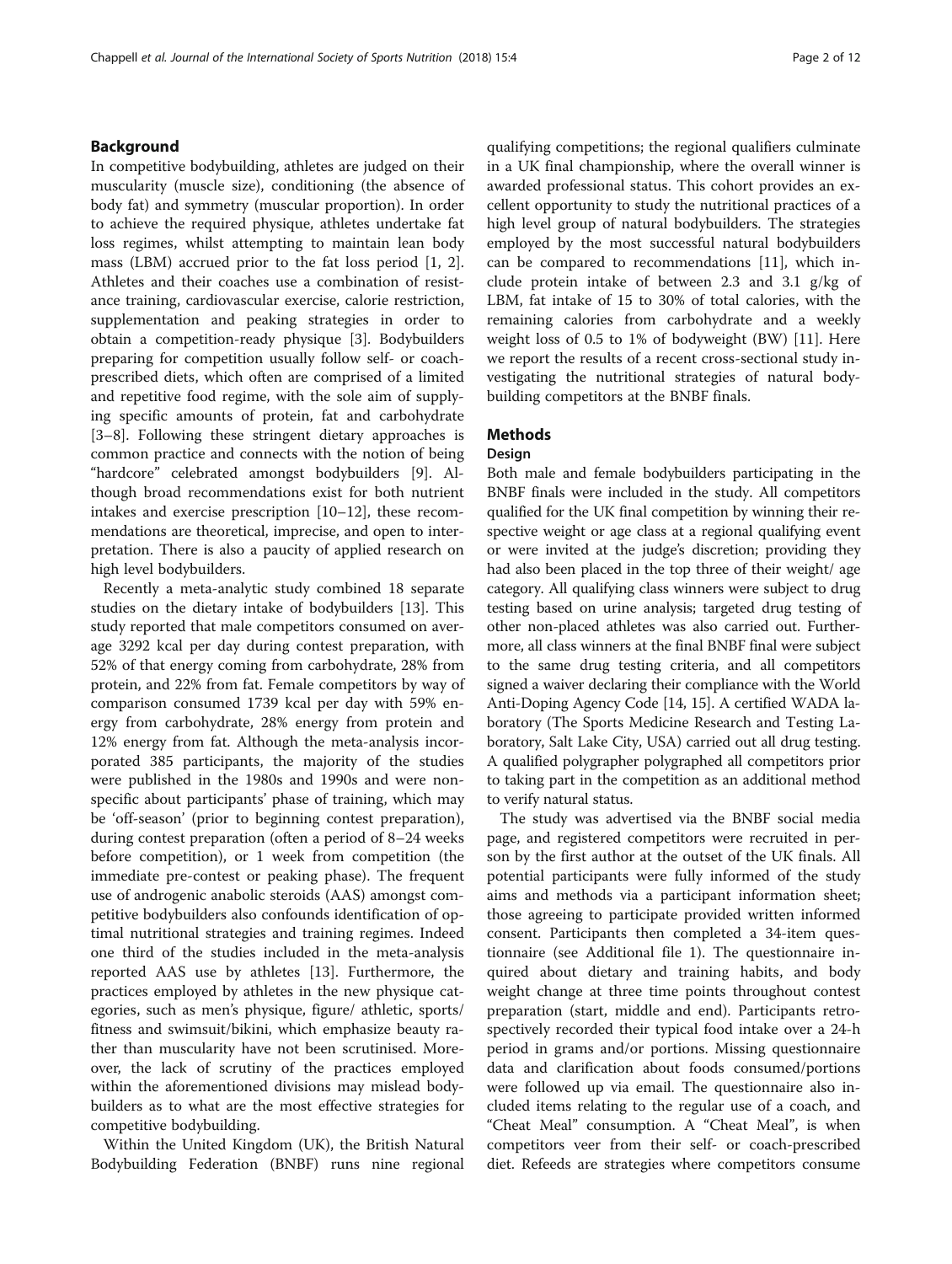a known amount of energy in addition to their prescribed dietary intake, in the belief that it increases metabolic rate based on information from popular magazines and websites [[16](#page-10-0)].

Results are reported separately for the male and female cohort as well as for participants who placed in the top 5 (placed) and those who were placed out of the top 5 of their class (Did Not Place (DNP)). All male competitors were from the bodybuilding category, while the female competitors were recruited from the bodybuilding, athletic and figure classes. Both the athletic and figure class emphasises less muscularity than female bodybuilding, with bodyfat levels distinguishing the two categories: lower (athletic) or higher (figure) bodyfat.

#### Participant characteristics

Competitors reported their offseason (prior to starting their contest preparation) and competition (the day prior to taking part in the competition) bodyweights. Total weight loss and percentage weight loss were calculated as the difference between the start and end body weight. Body Mass Index (BMI) (kg/m<sup>2</sup>) was calculated from self-reported height and end body weight, body fat percentage (BF%) and method used to estimate was based on self-reported accounts. Only competitors who reported a BF% measured using callipers  $(n = 9)$  were included in the calculation of mean BF% and fat free mass index (FFMI) [\[17\]](#page-10-0). The FFMI was calculated based on the estimated fat free mass (FFM) at the end point of the contest preparation and expressed as  $\text{kg/m}^2$ .

## Dietary analysis

Nutritional analysis of contest diets was performed using the Nutritics Nutrition Analysis Software (version 4.267 Academic Edition, Nutritics, Dublin, Ireland). Macronutrient intake in grams per kg of bodyweight per day (g/ kg BW) and energy intake in kilocalories per kg of bodyweight (kcal/kg BW) was calculated for the start and end of the diet period, based on competitors' self-reported bodyweight. Macronutrients from dietary supplements were included in the analysis based on manufacturer's specifications from brand websites. The mean number of food items consumed by a competitor at each phase of preparation was counted. The percentage of the diet made up of specific food groups was based on the European Food Safety Agency food classification system for dietary reporting [\[18](#page-10-0)]. Any food group making up less than 1% of the dietary intake was placed in the other ingredients category. Beverages, including water, teas and coffees were excluded from the food group analysis. Consumption of sugary soft drinks was not reported by any competitor and so do not feature in this analysis.

#### Supplements

Supplements were split into 12 different categories reflecting those most commonly utilised by competitors: "Multivitamin", "Vitamin C", "Vitamin D", "Mineral or Joint Supplement", "Omega 3", "Pre-Workout", "Protein Powder", "Branch Chain Amino Acids (BCAA)", "Creatine supplement (either directly or part of another supplement)", "Individual Amino", "Fat Burners" and "Miscellaneous" (supplements used too infrequently to be awarded their own category).

## Statistical analysis

Data analysis was performed using the statistical analysis package IBM SPSS (version 24). Successful bodybuilders (placed) and unsuccessful bodybuilders (DNP) were compared for dietary intake (total energy intake (kcal per day), and total nutrient intake (g per day), using a repeated measures analysis of variance (ANOVA). Energy and nutrient intake adjusted for bodyweight (kcal/kg BW; g/kg BW) was log-transformed to account for skewed data and was then analysed by repeated measures ANOVA. The effect of time, contest place and time  $\times$  contest place was examined. Mauchly's test of sphericity was applied to data to examine if sphericity was violated and if this was the case the Greenhouse-Geisser estimate was utilised. For ease of interpretation we report the data as energy and nutrient intake adjusted for bodyweight. Hypothesis testing for categorical variables was performed using a Pearson Chi-Square for: contest outcome (placed and DNP), use of coaching and consumption of "Cheat Meals". Independent T-Tests were used to identify if contest outcome (placed and DNP) was related to: i) years training, ii) years competing, iii) starting weight, iv) end weight, v) weight loss, vi) % weight loss, vii) weeks dieting, viii) weight loss per week, ix) caffeine intake, x) number of meals, and xi) fluid intake. Statistical significance was declared where  $P < 0.05$  and the null hypothesis was rejected. Cohen's d practical significance was calculated for the effect of contest outcome (placed and DNP) on energy and macronutrient intakes for male bodybuilders (as opposed to the multiple female competitive classes) for g/kg BW, and kcal/kg BW. Pooled standard deviations were used to calculate Cohen's d and effect sizes were multiplied by an adjustment factor 0.975, to correct for bias to produce d. Effect size cut-offs were defined as 0.2, 0.5, and 0.8 for small, medium and large effect sizes respectively.

## Results

## Participant characteristics

Fifty-one bodybuilders (35 male, 16 female) participating in the BNBF finals volunteered for the study, comprising just over a third of the competition entrants ( $n = 143$ ). All male competitors were from the bodybuilding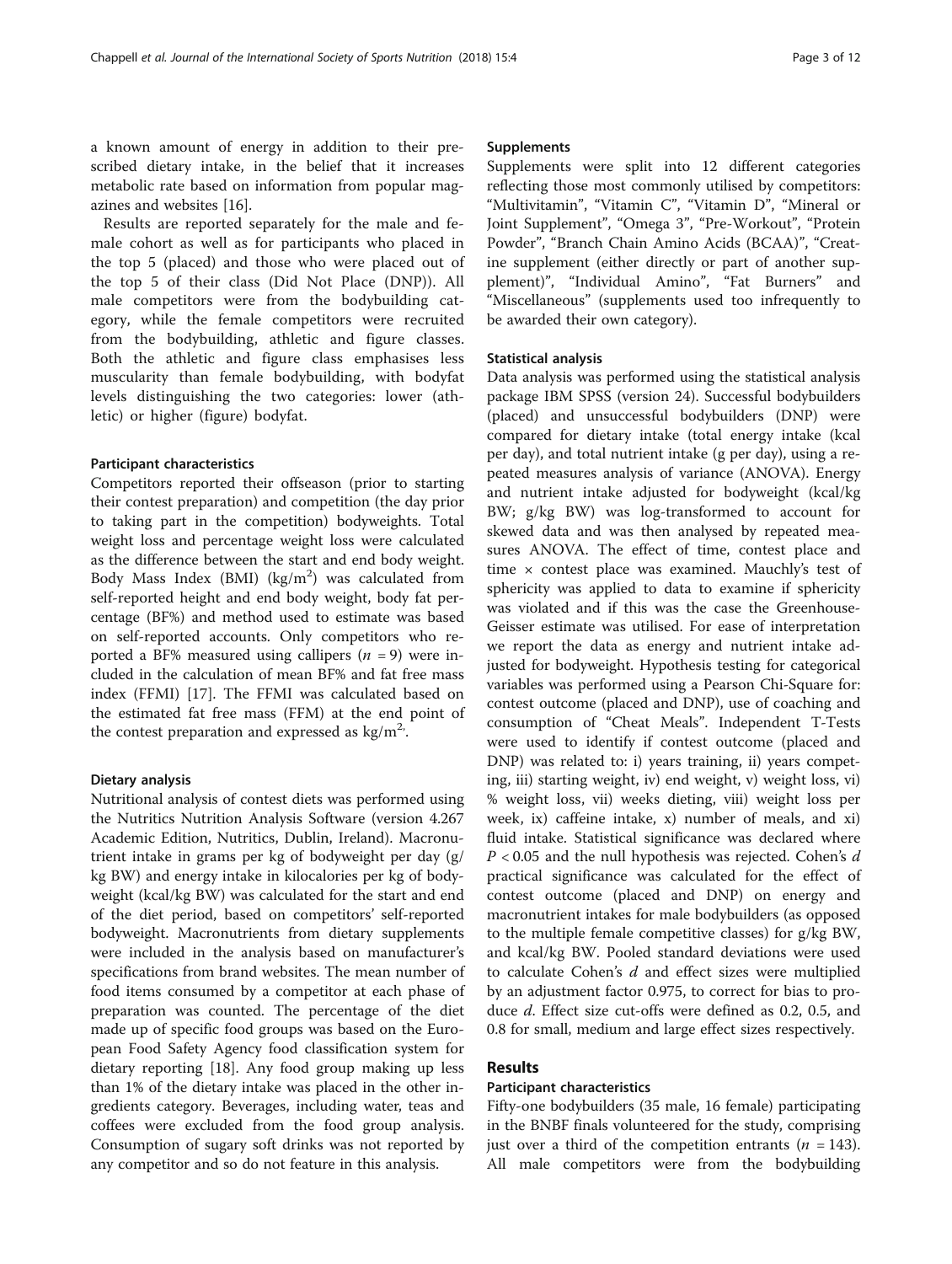category, while female competitors were from 3 separate categories: bodybuilding  $(n = 3)$ , figure  $(n = 9)$  and athletic  $(n = 4)$ . The female categories were pooled for analysis. One male competitor was excluded due to failing the pre-competition polygraph. The cohort included 6 competitors who had competed in a world amateur championship (4 of whom were former world amateur champions). The cohort also included 4 competitors who had previously placed at a BNBF UK final, 3 competitors who had won a regional overall BNBF title and 14 who had previously won a class at a BNBF regional qualifier. Complete dietary and training information was available for 32 male and 15 female competitors.

The majority of the competitors (66.7% men, and 88.0% women) used a coach for guidance with training, nutrition, posing and feedback on their physique. Male competitors who were placed did not differ from those DNP in use of a coach (60.0% versus 59.1% respectively)  $(\chi^2$  (1) 0.550, P = 0.46). There was also no difference  $(\chi^2)$ (1) 0.163,  $P = 0.69$ ) in the employment of a coach amongst female competitors who placed (100.0%) and DNP (78.0%). Participant characteristics, including age, years training and competing, bodyweight at the start of contest preparation and length of time following a diet are presented in Table 1.

## Body composition estimation

Ten male and 5 female competitors provided a selfreported BF% along with the method they used to estimate/calculate it. Skin callipers were the most popular method of assessment with 53% of competitors (5 male and 4 female) using this method. Thirteen percent of competitors estimated BF% by looking in the mirror, while the method employed by the remaining 34% was not stated. Competitors did not specifically report whether a trained professional performed the skin calliper tests. An estimate of FFMI was calculated for male and female competitors who reported BF% measured by callipers. The estimated FFMI for placed males was  $22.74 \pm 2.55$  kg/m<sup>2</sup>, with two competitors exceeding  $25.0 \text{ kg/m}^2$ . In female competitors, the mean estimated FFMI was  $18.1 \pm 1.95$  kg/m<sup>2</sup>.

## Dietary intake

## Macronutrients, and diet diversity

The mean macronutrient and energy intakes reported as g/kg BW and kcal/kg BW at the start and end of contest preparation are presented in Table [2](#page-4-0). Macronutrient and energy intakes presented as medians and interquartile ranges, are provided as an additional file (see Additional file [2\)](#page-9-0). Analysis of log-transformed energy and nutrient intake adjusted for bodyweight indicated no significant difference in protein, carbohydrate, fat and energy intakes between placed and DNP competitors. Amongst both male and female competitors there was a significant decrease in energy intake over time (Male  $P < 0.001$ , Female  $P = 0.01$ , while there was also a nonsignificant decrease in carbohydrate intake over time amongst male competitors ( $P = 0.054$ ). Results of the Cohen's d adjusted effect size testing for macronutrient and energy intake scaled to bodyweight indicated a small to medium effect on competitive outcome for g/kg BW protein, in male competitors who placed compared to DNP (d = start 0.49, 95% CI [− 0.25, 1.30], end 0.60, 95% CI [− 0.15, 1.37]). A similar outcome was noted for carbohydrate intake between males who placed and DNP ( $d = start\ 1.02$ , 95% CI [0.22, 1.80], end 0.35, [-0.40, 1.10]). Small effect sizes were noted for both fat as

Table 1 Characteristics of competitive bodybuilders recruited from the British Natural Bodybuilding Federation's British championship

|                           | Male competitors |           |            |           |          | Female competitors |      | Male       |           | Female   |      |           |      |           |
|---------------------------|------------------|-----------|------------|-----------|----------|--------------------|------|------------|-----------|----------|------|-----------|------|-----------|
|                           | Placed           | <b>SD</b> | <b>DNP</b> | <b>SD</b> | P result | Placed             | SD   | <b>DNP</b> | <b>SD</b> | P result | Mean | <b>SD</b> | Mean | <b>SD</b> |
| Age                       | 36.1             | 17.4      | 31.8       | 10.1      | 0.40     | 33.7               | 9.1  | 34.7       | 11.5      | 0.86     | 32.2 | 14.0      | 34.2 | 10.2      |
| Years training            | 14.2             | 14.1      | 10.9       | 7.9       | 0.40     | 8.1                | 10.3 | 4.0        | 2.7       | 0.28     | 11.6 | 11.1      | 6.0  | 7.3       |
| Years competing           | 3.5              | 2.6       | 2.7        | 2.2       | 0.34     | 1.9                | 0.7  | 2.3        | 1.3       | 0.40     | 3.1  | 2.4       | 2.1  | 1.1       |
| Competitions this season  | 2.3              | 0.8       | 3.1        | 1.9       | 0.18     | 2.3                | 1.0  | 2.9        | 1.5       | 0.38     | 2.6  | 1.5       | 2.6  | 1.2       |
| Diet start weight (kg)    | 82.5             | 10.4      | 89.2       | 10.4      | 0.08     | 64.7               | 9.5  | 62.9       | 4.9       | 0.63     | 85.4 | 10.8      | 63.8 | 7.1       |
| Diet end weight (kg)      | 73.1             | 8.5       | 77.9       | 8.7       | 0.12     | 54.5               | 7.0  | 54.8       | 3.9       | 0.91     | 75.1 | 8.8       | 54.7 | 5.3       |
| Total weight loss (kg)    | 9.4              | 5.6       | 11.3       | 5.2       | 0.32     | 10.2               | 4.3  | 8.1        | 3.4       | 0.29     | 10.3 | 5.4       | 9.1  | 3.9       |
| Weight loss per week (kg) | 0.6              | 0.7       | 0.5        | 0.7       | 0.74     | 0.4                | 0.1  | 0.5        | 0.4       | 0.81     | 0.5  | 0.7       | 0.5  | 0.3       |
| % Weight loss             | 11.1             | 5.8       | 12.5       | 5.2       | 0.48     | 15.4               | 5.2  | 12.7       | 4.9       | 0.30     | 11.8 | 5.5       | 14.0 | 5.1       |
| End BMI ( $kg/m2$ )       | 24.0             | 1.8       | 24.6       | 1.9       | 0.40     | 20.4               | 1.6  | 20.6       | 1.4       | 0.79     | 24.3 | 1.8       | 20.5 | 1.4       |
| Diet length (weeks)       | 23.9             | 11.3      | 23.2       | 8.2       | 0.17     | 24.1               | 8.4  | 22.4       | 9.2       | 0.71     | 24.9 | 9.6       | 23.3 | 8.6       |

P result, difference in means between Place and DNP. Male competitors, Placed n - 15, DNP n - 18, Male Mean n - 32, Female Competitors, Placed n - 7, DNP n - 9, Female Mean n - 16. Data analysed using a student t test where  $P < 0.05$  equals statistical significance

Abbreviations: SD standard deviation, Placed finished in the top 5 of the competition, DNP did not place in the top 5 of the competition, BMI body mass index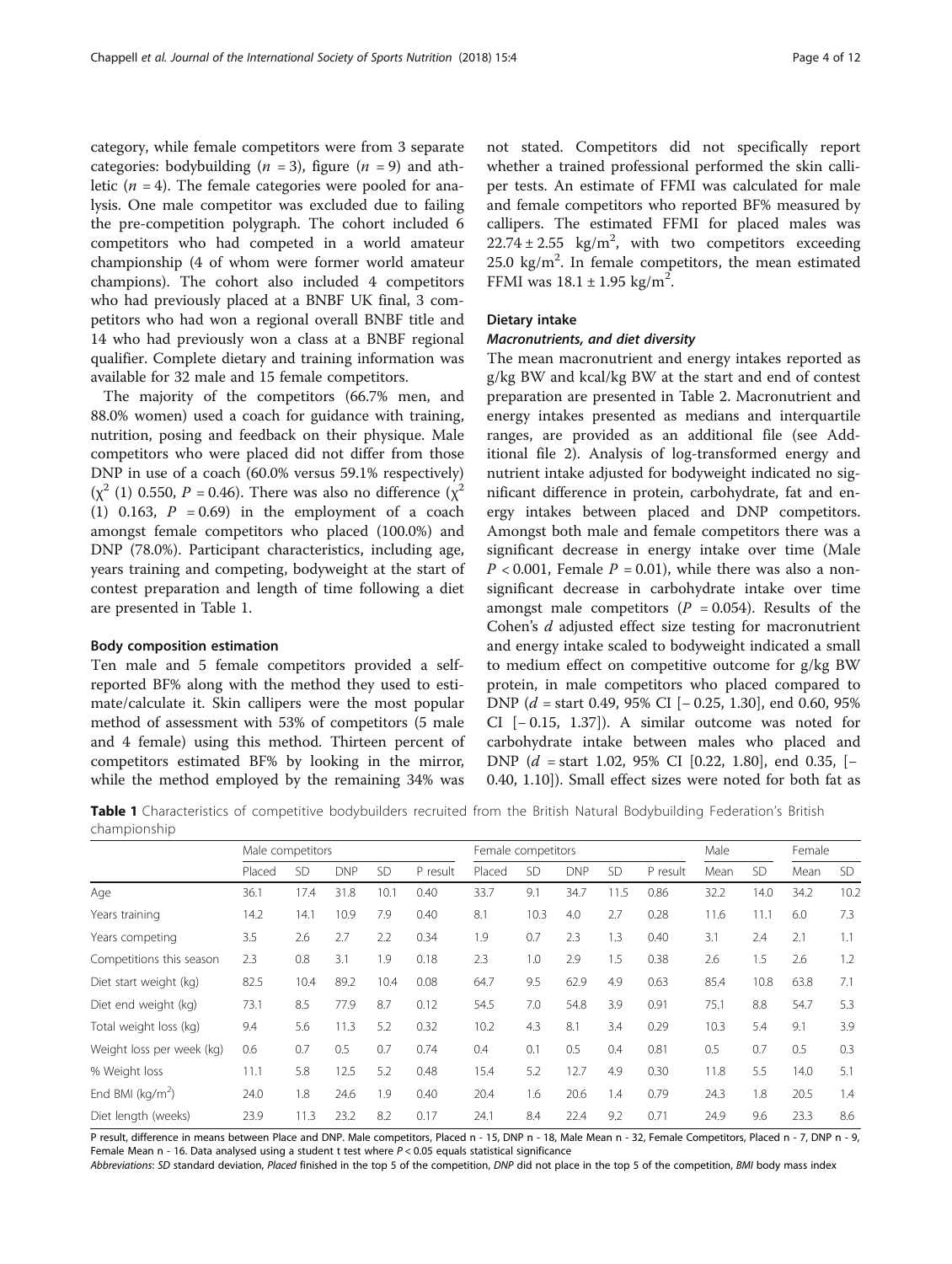|              | Male       |        |           |            |           |      |           |        | Female    |            |           |      |           |  |  |
|--------------|------------|--------|-----------|------------|-----------|------|-----------|--------|-----------|------------|-----------|------|-----------|--|--|
|              | Diet phase | Placed | <b>SD</b> | <b>DNP</b> | <b>SD</b> | Mean | <b>SD</b> | Placed | <b>SD</b> | <b>DNP</b> | <b>SD</b> | Mean | <b>SD</b> |  |  |
| Protein      | Start      | 3.0    | 1.0       | 2.7        | 0.6       | 2.8  | 0.8       | 2.7    | 0.6       | 2.7        | 0.5       | 2.7  | 0.5       |  |  |
|              | End        | 3.3    | 0.9       | 2.7        | 0.8       | 3.0  | 0.8       | 2.8    | 1.0       | 2.9        | 0.6       | 2.8  | 0.8       |  |  |
| Carbohydrate | Start      | 5.1    | 1.9       | 3.7        | 0.9       | 4.4  | 1.4       | 3.7    | 2.2       | 4.0        | 0.9       | 3.9  | 1.6       |  |  |
|              | End        | 4.6    | 2.2       | 3.6        | 2.7       | 4.1  | 2.4       | 3.5    | 1.6       | 3.0        | 1.5       | 3.3  | 1.5       |  |  |
| Fat          | Start      | 0.8    | 0.3       | 0.9        | 0.6       | 0.8  | 0.4       | 0.7    | 0.3       | 0.9        | 0.4       | 0.8  | 0.4       |  |  |
|              | End        | 0.6    | 0.3       | 0.6        | 0.3       | 0.8  | 0.8       | 0.5    | 0.1       | 0.7        | 0.4       | 0.6  | 0.3       |  |  |
| Energy       | Start      | 38.2   | 11.1      | 32.6       | 7.5       | 35.4 | 4.5       | 30.9   | 7.4       | 33.8       | 6.3       | 32.5 | 6.7       |  |  |
|              | End        | 35.8   | 8.6       | 29.7       | 10.1      | 32.7 | 5.5       | 29.3   | 3.9       | 29.7       | 7.6       | 29.5 | 10.8      |  |  |

<span id="page-4-0"></span>Table 2 Macronutrient (g/kg bw) and energy intake (kcal/kg bw) of competitive bodybuilders during contest preparation: mean daily intake with standard deviations

Abbreviations: SD standard deviation, Placed achieved top 5 of the competition, DNP did not place in top 5 of the competition

g/kg BW (*d* = start 0.24, 95% CI [− 0.97, 0.52], end 0.25, 95% CI  $[-0.50, 1.0]$  and energy as kcal/kg BW  $(d = start$ 0.71, 95% CI [− 0.04, 1.47], end 0.65, 95% CI [− 0.09, 1.41]) between males who placed and DNP.

Mean macronutrient and energy intakes reported as total g per day and kcal per day for the start, middle and end of contest preparation are presented in Table [3](#page-5-0). Total carbohydrate, fat and energy intakes significantly declined over time  $(P < 0.05)$  in both the female and male groups, while there was a non-significant decrease in protein intake  $(P = 0.09)$  amongst male competitors. The mean number of food items consumed by male competitors was: start  $11.5 \pm 3.6$ , middle  $9.7 \pm 4.7$ , and end  $10.0 \pm 3.5$ . Amongst female competitors the mean number of food items consumed was: start  $12.3 \pm 3.4$ , middle  $13.2 \pm 4.0$ , and end  $10.6 \pm 3.9$ . The contribution of different food groups to the competitors' diets is presented in Table [4](#page-6-0). No competitor reported consuming composite diet dishes, food imitates (meat and dairy alternatives), sugar sweetened beverages or alcohol at any time point during their preparation.

Competitors frequently used supplements over the course of contest preparation; these data are presented in Table [5.](#page-6-0) The consumption of caffeine, fluids and number of meals a competitor consumed were compared between placed and DNP competitors. There was no statistically significant difference (t  $(25) = 0.51$ ,  $P =$ 0.62) in daily caffeine consumption between males who placed  $(360 \pm 198 \text{ mg})$  and DNP  $(283 \pm 153 \text{ mg})$ . There was also no difference (t  $(13) = 0.80$ ,  $P = 0.44$ ) in daily caffeine consumption between females who placed (277  $\pm$  158 mg) and DNP (232  $\pm$  173 mg). Mean daily caffeine consumption was  $322 \pm 176$  (range 0 to 1384 mg) and  $252 \pm 161$  (range 0 to 618 mg) mg per day for males and females respectively. Fluid intake for males who placed and DNP place was  $4.5 \pm 1.7$  and  $4.5 \pm 1.6$  l per day, with no difference between the groups (t  $(31) = 0.90$ ,  $P =$ 0.37). In females the fluid consumption was  $4.4 \pm 2.3$  and  $3.8 \pm 1.1$  l per day, with no significant difference between the two groups (t  $(14) = 0.61$ ,  $P = 0.55$ ). Mean consumption of fluids for males and females was  $4.5 \pm 1.6$  and  $4.1 \pm 1.7$  l per day respectively.

The number of daily meals consumed by competitors was counted, there was a trend ( $\chi^2$  (5) 2.40, P = 0.10) for males who placed to consume more meals per day than those who DNP,  $6.5 \pm 0.9$  vs  $5.9 \pm 1.1$  respectively. There was no significant difference ( $\chi^2$  (2) 0.93, P = 0.23) in the number of meals consumed per day between females who placed and DNP,  $(6.1 \pm 0.7 \text{ vs } 6.7 \pm 0.8)$ . The mean number of meals consumed per day was  $6.2 \pm 1.0$  and  $6.4 \pm 0.8$  for male and females respectively. Of the 32 male competitors, 10 (31.2%) reported the consumption of "Cheat Meals". "Cheat Meal" consumption was less common amongst placed competitors with only 3 (20.0%) stating they used "Cheat Meals", while 7 (38.0%) of DNP competitors reported consuming a "Cheat Meal". A single placed competitor (5.0%) reported utilising a refeed strategy. There was no difference in "Cheat Meal" consumption between males who placed and DNP ( $\chi^2$  (2) 2.82, P = 0.28). Of the 16 female competitors, 8 (50.0%) consumed a "Cheat Meal" during contest preparation. Reports of "Cheat Meal" consumption were less frequent amongst competitors who placed, 1 (6.3%) compared to those who DNP, 3 (18.8%), while 1 placed (6.3%) competitor and 3 DNP (18.8%) competitors specified employing refeed strategies. However there was no significant difference between the groups ( $\chi^2$  (2) 2.62, *P* = 0.19).

## **Discussion**

This study is novel in providing insight on the nutritional strategies of high-level competitive natural bodybuilders. Although other studies have claimed to recruit high-level or elite natural bodybuilders, their definition of elite has been less stringent than the present investigation [\[3](#page-10-0), [5\]](#page-10-0). We found no significant difference in dietary intake between the placed and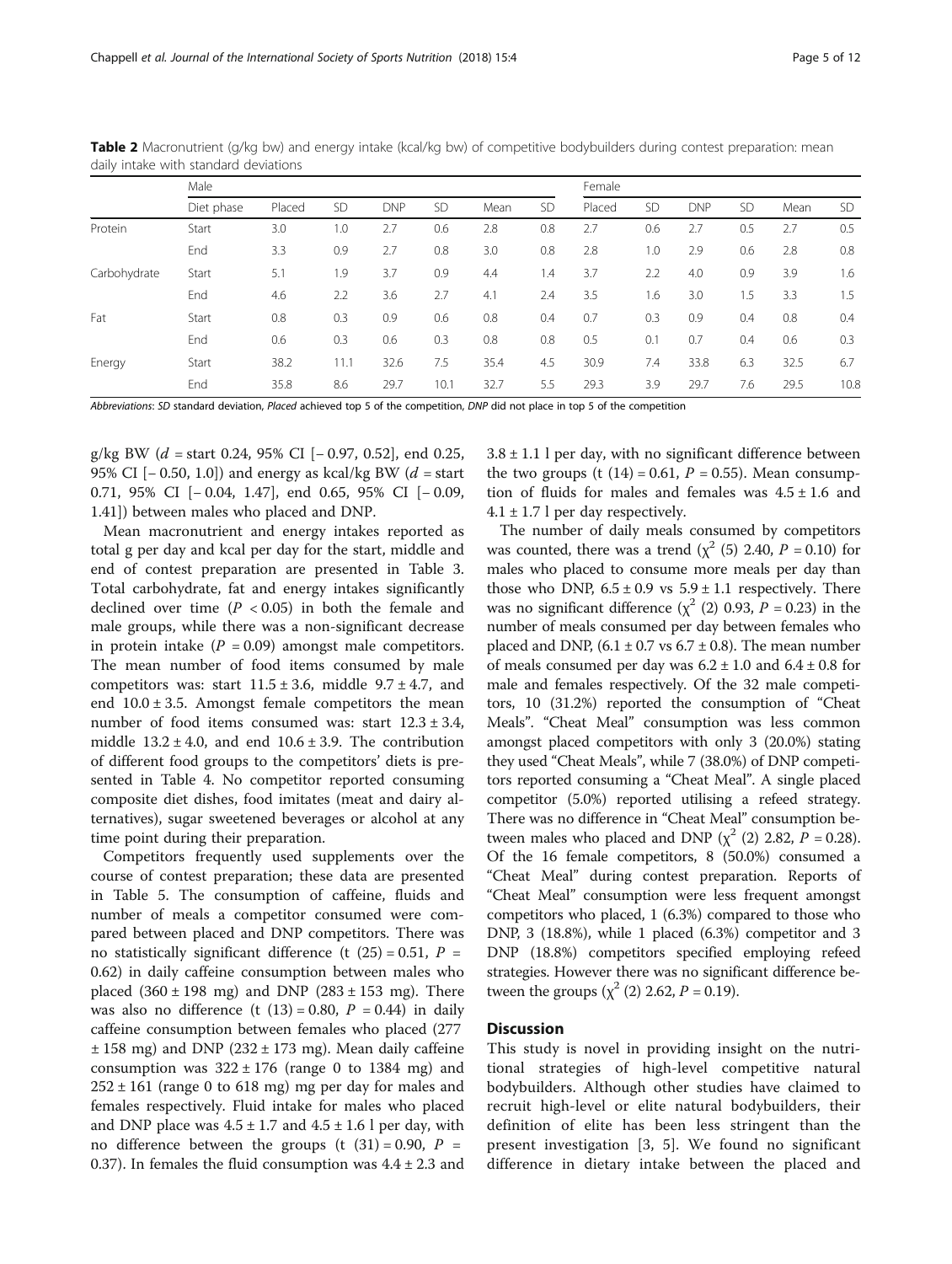|                                | Diet phase | Placed | SD     | <b>DNP</b> | SD    | Mean   | SD    |      |      | P value time $P$ value result $P$ value time x result |
|--------------------------------|------------|--------|--------|------------|-------|--------|-------|------|------|-------------------------------------------------------|
| Male                           |            |        |        |            |       |        |       |      |      |                                                       |
| Protein (total g per day)      | Start      | 254.0  | 92.7   | 232.3      | 52.3  | 242.4  | 73.4  |      |      |                                                       |
|                                | Middle     | 252.9  | 76.4   | 231.2      | 52.2  | 240.9  | 63.9  | 0.09 | 0.20 | 0.73                                                  |
|                                | End        | 243.7  | 64.2   | 205.2      | 54.4  | 222.4  | 61.1  |      |      |                                                       |
| Carbohydrate (total g per day) | Start      | 431.1  | 165.1  | 323.6      | 78.9  | 373.8  | 135.7 |      |      |                                                       |
|                                | Middle     | 392.8  | 142.5  | 288.0      | 106.5 | 335.0  | 132.6 | 0.01 | 0.14 | 0.51                                                  |
|                                | End        | 340.6  | 156.5  | 268.6      | 185.0 | 300.8  | 173.7 |      |      |                                                       |
| Fat (total q per day)          | Start      | 64.7   | 26.0   | 75.8       | 48.7  | 70.6   | 39.5  |      |      |                                                       |
|                                | Middle     | 61.7   | 21.7   | 69.4       | 48.6  | 65.9   | 38.5  | 0.01 | 0.57 | 0.57                                                  |
|                                | End        | 45.4   | 20.3   | 44.8       | 23.9  | 45.1   | 22.0  |      |      |                                                       |
| Energy (total kcal per day)    | Start      | 3214.8 | 1023.4 | 2824.6     | 587.5 | 3006.7 | 829.0 |      |      |                                                       |
|                                | Middle     | 3039.5 | 796.6  | 2629.9     | 575.6 | 2813.5 | 701.7 | 0.01 | 0.20 | 0.83                                                  |
|                                | End        | 2660.6 | 571.3  | 2231.0     | 659.9 | 2423.6 | 648.4 |      |      |                                                       |
| Female                         |            |        |        |            |       |        |       |      |      |                                                       |
| Protein (total g per day)      | Start      | 172.0  | 28.3   | 177.1      | 22.5  | 174.7  | 24.6  |      |      |                                                       |
|                                | Middle     | 168.3  | 34.1   | 166.3      | 24.7  | 167.2  | 28.4  | 0.93 | 0.63 | 0.56                                                  |
|                                | End        | 150.9  | 44.1   | 166.8      | 29.3  | 159.3  | 36.5  |      |      |                                                       |
| Carbohydrate (total g per day) | Start      | 243.7  | 155.5  | 274.0      | 66.0  | 259.9  | 113.1 |      |      |                                                       |
|                                | Middle     | 220.9  | 126.3  | 226.0      | 72.1  | 223.6  | 97.1  | 0.01 | 0.90 | 0.54                                                  |
|                                | End        | 196.7  | 99.2   | 179.0      | 84.0  | 187.3  | 88.5  |      |      |                                                       |
| Fat (total q per day)          | Start      | 44.3   | 18.8   | 59.2       | 28.0  | 52.3   | 24.5  |      |      |                                                       |
|                                | Middle     | 44.1   | 19.2   | 52.7       | 19.7  | 48.7   | 19.3  | 0.02 | 0.17 | 0.64                                                  |
|                                | End        | 28.6   | 6.1    | 44.0       | 22.0  | 36.8   | 17.9  |      |      |                                                       |
| Energy (total kcal per day)    | Start      | 2000.8 | 551.7  | 2269.0     | 423.5 | 2143.8 | 489.2 |      |      |                                                       |
|                                | Middle     | 1898.3 | 479.8  | 1986.7     | 405.1 | 1945.4 | 405.1 | 0.01 | 0.76 | 0.70                                                  |
|                                | End        | 1598.9 | 256.8  | 1734.4     | 363.0 | 1671.1 | 363.0 |      |      |                                                       |

<span id="page-5-0"></span>Table 3 Total macronutrient intake of competitive bodybuilders during contest preparation: mean daily intake with standard deviations

P time, difference in means over time (start, middle, end), P result, difference in means between Place and DNP. Time x Result interaction between diet over time and result. Differences in macronutrients and energy measured by repeated measures ANOVA. Statistical significance assumed where  $P < 0.05$ Abbreviations: SD standard deviation, Placed achieved top 5 of the competition, DNP did not place in top 5 of the competition

DNP competitors. In spite of this null effect, results of practical significance testing suggest carbohydrate consumption in the early stages of contest preparation may influence competitive outcome in the male bodybuilders. We also report that high level natural bodybuilders consume more energy, particularly from carbohydrate than previous accounts of natural bodybuilders [\[3](#page-10-0)–[8](#page-10-0)]. As bodybuilders approached competition, energy intake is reduced primarily through a reduction in carbohydrate and fat intake, with protein intake remaining constant throughout contest preparation. Accounts of body composition measurement show that bodybuilders often employ subjective methods to estimate BF% [\[17](#page-10-0)]. Finally, we report on supplement and caffeine intake and note high consumption compared to publicly prescribed safety recommendations for caffeine.

### Body composition and the fat free mass index

Skin callipers were the most commonly used methods for estimating BF% amongst competitors, while subjective methods based on appearance were also reported. Objective measurements of BF% from competitive bodybuilders have been reported previously; these data suggest ranges from 4.1 to 10.9% and 8.6 to 11.3% in males and females respectively [\[2](#page-10-0), [6](#page-10-0)–[8, 19](#page-10-0)–[21\]](#page-10-0). Interestingly in a sport concerned with achieving a low body fat, the majority of competitors did not report BF%, with a proportion using visual methods to estimate BF%. It is possible that the lack of reporting of BF% may reflect a greater emphasis placed on the appearance of low body fat in bodybuilding rather than objectively obtained measures.

A FFMI above 25 kg/m<sup>2</sup> is suggested as an upper limit for muscle accretion, without the use of AAS [[16\]](#page-10-0). This threshold, however, is based on photographic estimates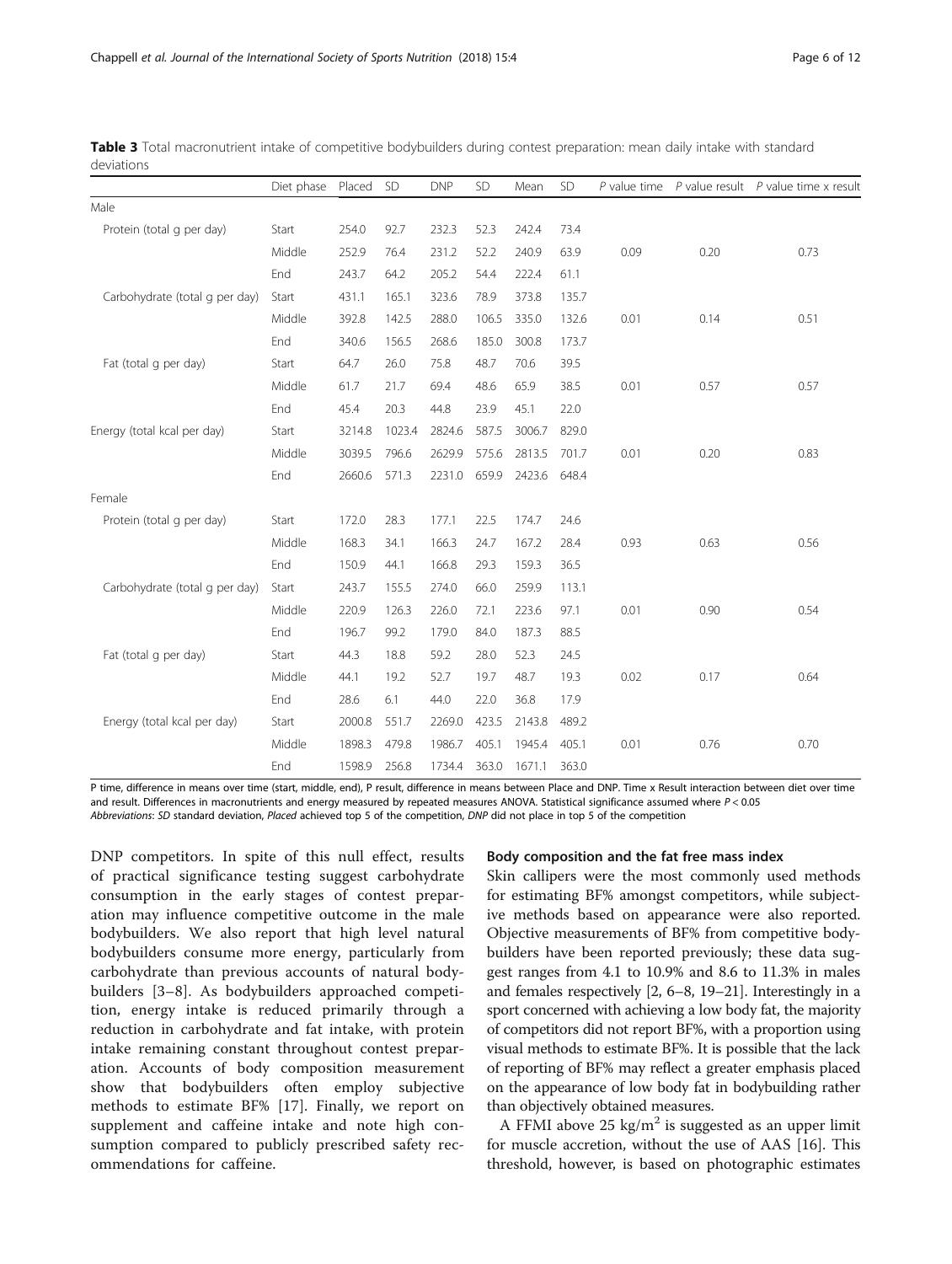|        |               | Cereals and<br>cereal based<br>products |     |      |      |                                |                             |         |     |     | legumes                                                      | Nuts, oilseeds and | Meat and meat<br>products |     |     |     |     |     | oils | Animal and<br>veg fats and |  |  |
|--------|---------------|-----------------------------------------|-----|------|------|--------------------------------|-----------------------------|---------|-----|-----|--------------------------------------------------------------|--------------------|---------------------------|-----|-----|-----|-----|-----|------|----------------------------|--|--|
|        | Diet<br>Phase |                                         |     |      |      | Cereals Bread Dairy Veg Tubers | <b>Nuts</b><br>and<br>Seeds | Legumes |     |     | White Red Processed Fruit Eggs Marine Veg Animal Sugar Other |                    |                           |     |     |     |     |     |      |                            |  |  |
| Male   | Start         | 17.7                                    | 0.4 | 15.2 | 11.3 | 9.5                            | 10.0                        | 0.0     | 9.1 | 3.9 | -1.3                                                         | 7.4                | 5.2                       | 4.3 | 2.6 | 0.9 | 0.0 | 0.9 |      |                            |  |  |
|        | Middle        | 17.6                                    | 0.0 | 11.9 |      | 11.4 11.4                      | 9.3                         | 0.0     | 9.3 | 3.6 | 0.0                                                          | 7.3                | 5.7                       | 8.3 | 2.1 | 0.5 | 0.0 | 1.0 |      |                            |  |  |
|        | <b>Fnd</b>    | 15.3                                    | 0.5 | 14.7 |      | 15.3 10.5                      | 6.8                         | 0.0     | 9.5 | 2.1 | 0.0                                                          | 8.4                | 6.3                       | 7.4 | 2.1 | 0.5 | 0.0 | 0.0 |      |                            |  |  |
| Female | Start         | 22.0                                    | 2.5 | 13.6 | 16.1 | 10.2                           | 6.8                         | 0.0     | 8.5 | 3.4 | 0.0                                                          | 5.9                | 3.4                       | 5.9 | 0.9 | 0.0 | 0.9 | 0.0 |      |                            |  |  |
|        | Middle        | 18.9                                    | 1.9 | 11.3 | 15.1 | 8.5                            | 9.4                         | 0.0     | 5.7 | 2.8 | 0.0                                                          | 9.4                | 6.6                       | 8.5 | 0.9 | 0.0 | 0.9 | 0.0 |      |                            |  |  |
|        | End           | 19.8                                    | 1.9 | 3.2  | 13.2 | 12.3                           | 6.6                         | 0.0     | 9.4 | 0.9 | 0.0                                                          | 5.7                | 6.6                       | 8.5 | 0.9 | 0.0 | 0.9 | 0.0 |      |                            |  |  |

<span id="page-6-0"></span>Table 4 Percentage food group intake of competitive bodybuilders during contest preparation

Dairy products includes whey and a casein supplements, Processed meats include sausages, bacon, pies meat pastries etc., Fruit includes fruit products, Eggs includes egg products including egg protein isolate, Marine, includes fish, seafood, amphibians reptiles and invertebrates. Sugar includes confectionary and water- based sweet desserts

Abbreviations: Veg vegetable

of pre 1959 Mr. America bodybuilders and the objective measurement of 157 gymnasium users so should be interpreted with some caution [\[17](#page-10-0)]. We provided an estimate of the mean FFMI based on competitors who reported BF% using callipers of 22.7  $\text{kg/m}^2$ , this is higher than the 21.8 kg/m<sup>2</sup> reported in the study of gymnasium users [[16\]](#page-10-0). Interestingly, two male competitors in this study had a FFMI above the  $25 \text{ kg/m}^2$ , (25.73 and  $25.15 \text{ kg/m}^2$ ) natural threshold based on the pre 1959 Mr. America winners. We did not measure FFM or BF% directly and we acknowledge the limitations of selfreported accounts of BF%; however, it is not inconceivable that there are high-level natural bodybuilders who

Table 5 Supplement usage of competitive bodybuilders during contest preparation: mean daily intake with standard deviations

|                                 | Male | <b>SD</b> | Female | SD            |
|---------------------------------|------|-----------|--------|---------------|
| Mean number of supplements used | 7.0  | 0.8       | 5.4    | $3.2^{\circ}$ |
| Protein powder (%)              | 75.0 | 11.8      | 88.9   | 15.7          |
| Multivitamin (%)                | 53.3 | 28.3      | 60.0   | 14.1          |
| BCAA supplement (%)             | 49.4 | 14.9      | 53.5   | 12.8          |
| Creatine supplement (%)         | 48.3 | 2.4       | 50.8   | 9.0           |
| Fat burners (%)                 | 47.8 | 11.0      | 36.5   | 11.2          |
| Individual amino (%)            | 42.2 | 3.1       | 31.0   | 3.3           |
| Pre-workout (%)                 | 42.2 | 3.1       | 19.9   | 12.4          |
| Omega 3 (%)                     | 39.4 | 0.8       | 46.6   | 12.8          |
| Carb supplement (%)             | 36.7 | 4.7       | 0.0    | 0.0           |
| Mineral or joint supplement (%) | 27.2 | 0.8       | 31.0   | 3.3           |
| Vitamin $C$ (%)                 | 23.9 | 5.5       | 28.5   | 22.6          |
| Vitamin D (%)                   | 21.1 | 1.6       | 11.1   | 15.7          |
| Miscellaneous supplement (%)    | 42.8 | 5.5       | 5.6    | 7.8           |

Values expressed as a percentage of the population who utilised a particular supplement. Miscellaneous supplement, supplements that were used too infrequently to be designated as a category

Abbreviations: SD standard deviation, BCAA branch chain amino acids

exceed this theoretical FFMI 25.0  $\text{kg/m}^2$  threshold. The mean FFMI of 18.1 kg/m<sup>2</sup> reported in females was in agreement with previous estimates of 18.3 kg/m<sup>2</sup> [\[21](#page-10-0)]. but greater than that of a recent case report [[6\]](#page-10-0). No FFMI upper threshold has been proposed for females; however, a FFMI between 19.0 to 20.0  $\text{kg/m}^2$  seems a reasonable objective starting point based on estimates of female populations [\[22](#page-10-0)].

## Dietary intake

#### Energy intake

As expected energy intake of male and female competitors was higher at the start of contest preparation compared to the end. Similar findings have been reported in previous observations [[13, 23](#page-10-0), [24\]](#page-10-0). Competitors reported reducing energy intake in stages over the course of their preparation with smaller differences from the start to the middle and middle to end of the diet. Similar strategies involving modest reductions in carbohydrate and fat consumption to facilitate weight loss has been reported elsewhere [[4](#page-10-0)]. In contrast, two case studies of bodybuilders [[5, 7](#page-10-0)] reported a reduction in energy intake between 882 to 1300 kcal/d from the start to the end of the competition preparation, compared to smaller reductions (554 kcal/d) in our placed males. Smaller reductions are intended to counteract metabolic adaptations to dieting, changes in energy requirements and preservation of LBM [\[11\]](#page-10-0). Both male and female competitors reported a high meal frequency. This may reflect the practical aspects of consuming large volumes of food combined with and belief that multiple meals may preserve more LBM, while contributing to greater appetite control [\[25](#page-10-0)–[27](#page-10-0)].

Research indicates greater LBM preservation and exercise performance with slower versus faster weight loss, a 0.5 to 1% of BW per week is recommended for natural bodybuilding [[10, 28](#page-10-0)]. Our cohort reporting dieting for on average 24.9 and 23.3 weeks in males and females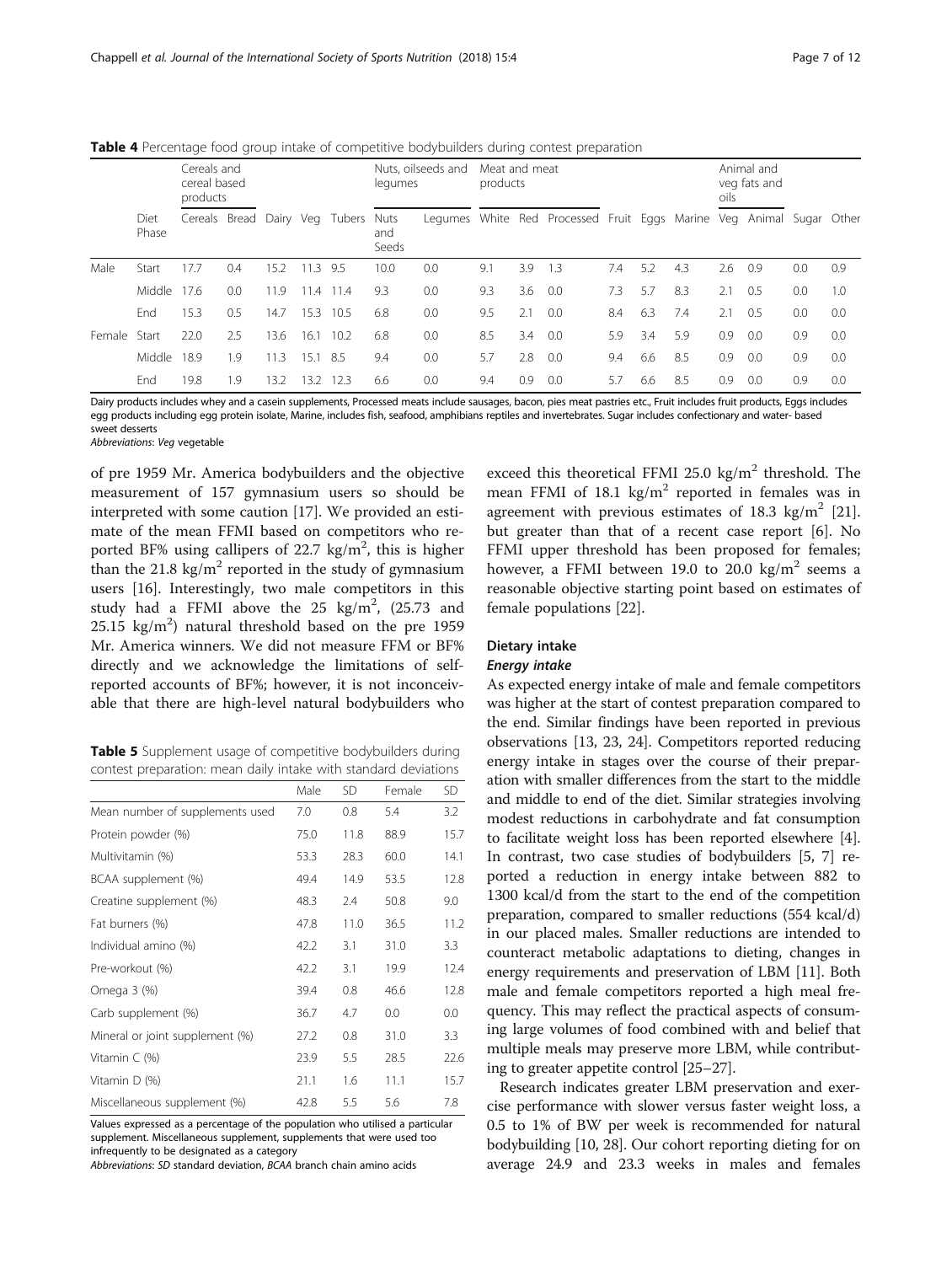respectively, compared to 14 weeks in the study by Robinson et al. [\[5](#page-10-0)], and 26 weeks in both Rossow et al. [\[3](#page-10-0)] and Kister et al. [\[4](#page-10-0)] studies. The weekly weight loss in the present study was estimated to be 0.46% per week in the placed males, compared to 0.5 [\[3](#page-10-0)], 0.7 [[4](#page-10-0)] and 1.0% [[5](#page-10-0)] in case studies. Fascinatingly, Petrizzo et al. [\[7](#page-10-0)] recently advocated weight loss of 0.5% BW per week for LBM preservation during natural bodybuilding contest preparation. In the present investigation, weight loss was 0.46% per week reflecting this recommendation; it seems likely that slower weight lost in our placed males may have resulted in greater preservation of LBM than the DNP males.

## Macronutrients

## **Carbohydrate**

Carbohydrate was the most abundant macronutrient consumed across all the phases of the diet, in both male and female competitors. The majority of carbohydrates came from cereals, tubers, fruit, and vegetables. Confectionary items, such as sweets and water-based desserts, legumes and bread were consumed sparingly during contest preparations in agreement with previous accounts of bodybuilding menus [\[5](#page-10-0), [7, 29\]](#page-10-0). Carbohydrate intake was reduced from the start to the end of contest preparation reflecting the practice seen in bodybuilding case studies [[3](#page-10-0)–[5](#page-10-0)]. Carbohydrate intake amongst placed males (5.1 g/kg BW) was similar to a meta-analysis of contest preparation bodybuilders (4.9 g/kg BW) [\[13\]](#page-10-0). However, intake was higher amongst placed male competitors in the weeks preceding the competition (end of the diet), 4.6 g/kg BW compared to previous reports (3.8 g/kg BW) [\[13\]](#page-10-0). Intake was also higher for male competitors compared to three recent case studies, where mean intakes were between 2.5 to 3.0 g/kg bw over 26 and 28 weeks [\[3](#page-10-0), [4](#page-10-0)], and 1.2 to 1.4 g/kg bw over 14 weeks [[5](#page-10-0)].

Carbohydrate energy in the female cohort (placed and DNP Start of diet: 3.7 and 4.0 g/kg BW), was higher than two case studies  $(3.4 \text{ g/kg BW } [6]$  $(3.4 \text{ g/kg BW } [6]$  $(3.4 \text{ g/kg BW } [6]$  and  $1.5$  to  $1.9 \text{ g/kg}$ BW [\[7](#page-10-0)]) and a meta-analysis conducted on studies reporting intake amongst female bodybuilders over 30 years ago (3.1 g/ kg BW) [[13\]](#page-10-0). Higher intakes have been reported in a recent case report of a dieting female physique competitor where intake was initially 5.0 g/kg BW [\[8](#page-10-0)] before decreasing to 1.8 g/kg BW by the end of the 6 month study period. Intakes of 5.0 g/kg BW have been reported in the final week of contest preparation, [[13\]](#page-10-0) which may reflect carbohydrate loading strategies in the final week of competition.

Carbohydrate intake amongst the placed males (4.6 to 5.1 g/kg BW) was in line with previous recommendations of 4–7 g/kg BW for bodybuilders aiming to maintain weight  $[30]$ . Cohens d effect size testing indicated carbohydrate intake at the start of the diet may have some impact on competitive outcome. Placed males

consumed 1.0 to 1.4 g/kg BW more carbohydrate than those who DNP during this period. This equates to an additional 75 to 97.5 g carbohydrate (281.2 to 365.6 kcal) per day in a 75 kg male. This additional carbohydrate is a non-trivial amount as even modest resistance training protocols can deplete muscle glycogen concentrations between 24 to 82% [[31, 32\]](#page-10-0). Furthermore, as little as 15 g of carbohydrate consumed during resistance training may increase performance in hypertrophy rep ranges [[33\]](#page-10-0). Finally, the effect of isometric contractions on bodybuilders' muscle glycogen concentrations should be considered. Bodybuilders routinely hold isometric contractions for between 6 to 60s for 10 to 30 min In preparation for competition [[8](#page-10-0)]. By way of comparison 10 min of isometric exercise at 20% of maximum voluntary contraction for 10 s, with 10 s rest intervals can severely deplete muscle glycogen in type 1 fibres [\[34](#page-10-0)]. An adequate carbohydrate intake during contest preparation to maintain muscle glycogen should therefore be an important consideration for the natural bodybuilder.

Low carbohydrate diets are effective for weight loss, however they may result in a disproportionate loss of LBM [\[35](#page-10-0)–[38\]](#page-10-0). An example of this can be seen in the study by Robinson et al. [\[5](#page-10-0)] where the athletes lost 43% of their LBM following a low carbohydrate diet. While higher carbohydrate diets utilised by other bodybuilding case studies resulted in smaller LBM loss, 21% and 32% [[3, 4\]](#page-10-0). Multiple factors could have contribute to the LBM loss seen in Robinson et al. [\[5](#page-10-0)], however recent critiques have suggested more prudent dietary strategies should be employed for natural bodybuilding [[7, 39](#page-10-0)]. Interestingly, the two female athletes involved in the Petzzaro et al. [\[7](#page-10-0)] and Rohrig et al. [\[8\]](#page-10-0) case reports increased LBM and reduced fat mass in despite following a similar dietary approach to Robinson et al. [\[5](#page-10-0)]. With the exception of a case report which tracked the body composition of 6 physique athletes (4 male, 2 female) using AAS [[40\]](#page-10-0) increases in LBM and a reductions in fat mass amongst bodybuilders during contest preparations have been previously unreported [[1](#page-10-0), [3](#page-10-0)–[6, 21, 41](#page-10-0)–[43\]](#page-10-0). In spite of this finding evidently, there may be a threshold for carbohydrate intake, after which there is an increase in the rate of LBM loss regardless of protein intake or resistance training.

#### Protein

Protein constituted between 32.0 to 40.0% of total energy in both male and female competitor's diets in the present study in line with previously reported data [[12](#page-10-0)]. The main protein sources were from dairy, white meat, nuts and seafood in agreement with data from previous bodybuilding studies [\[5, 6](#page-10-0), [29\]](#page-10-0). The high intake of protein from dairy reflects the prominence of protein powder in competitors' diets. Red meat and eggs were consumed to a lesser extent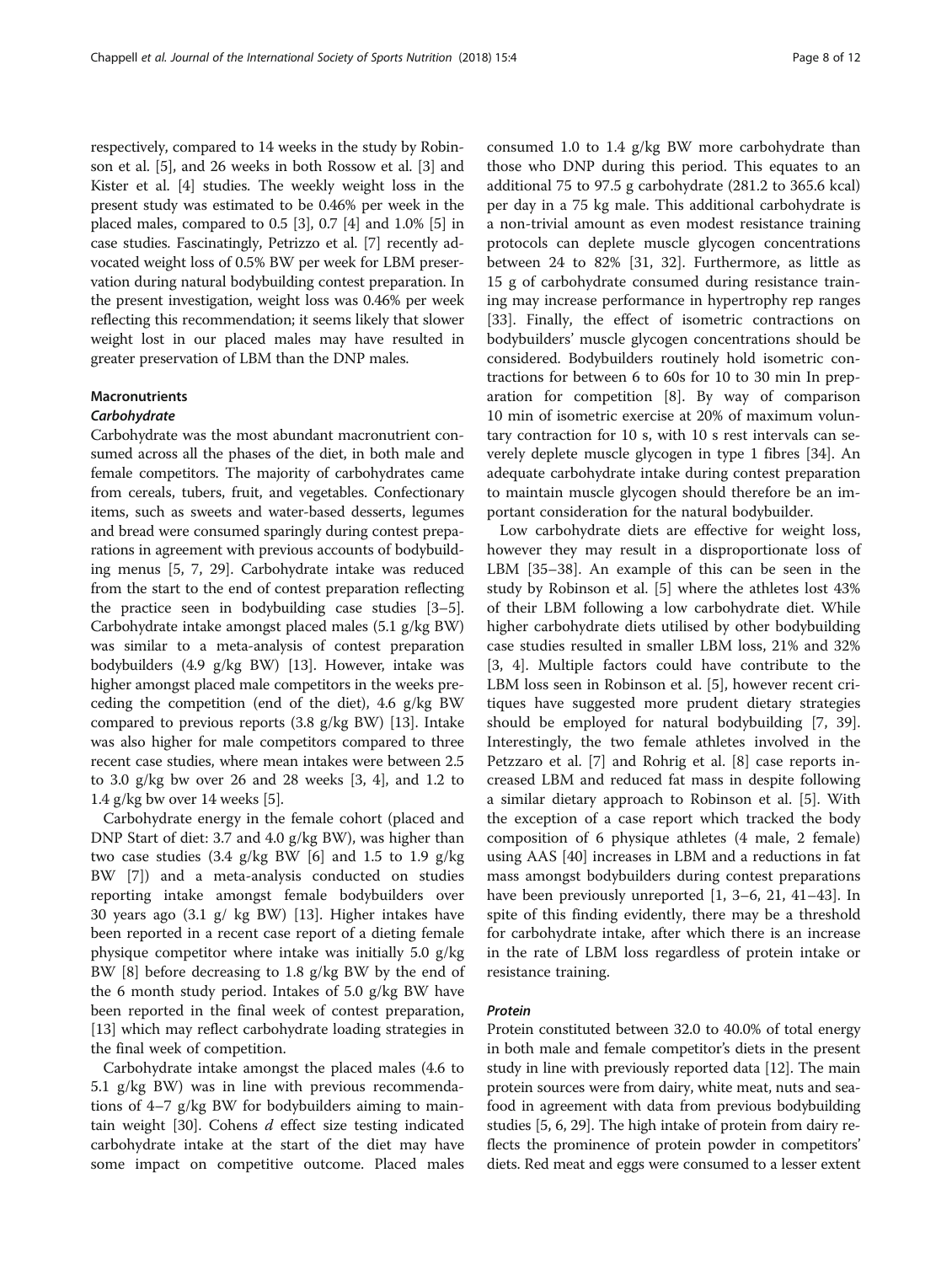than the aforementioned foods options. Protein intakes were between 2.7 g/kg BW and 3.3 g/kg BW amongst male and female competitors, similar to reports from case studies 2.2 to 3.5 g/kg BW [[3](#page-10-0)–[8](#page-10-0)].

The prioritisation of protein over other macronutrients during energy restriction is common practice amongst bodybuilders [\[3](#page-10-0)–[8](#page-10-0), [40](#page-10-0)]. High protein diets are known to spare LBM during energy deficits [[43](#page-10-0)–[46](#page-10-0)], maintain nitrogen balance and stimulate muscle protein synthesis (MPS) [[47\]](#page-11-0). Protein is also satiating, which may improve dietary adherence during energy restriction [[45\]](#page-10-0). Protein digestion is also known to have the greatest thermic effect of the three macronutrients. Approximately 20 to 30% of net energy is lost through dietary thermogenesis of protein (compared to around 3% for fat); this extra thermic effect may contribute to additional weight loss [[36](#page-10-0), [45](#page-10-0)].

Protein intake recommendations for strength-trained athletes during energy restriction are 2.0 g/kg BW, with 0.25 to 0.3 g/kg BW during the early recovery phase after exercise [[48\]](#page-11-0). However, a recent systematic review has recommended higher levels of between 2.3 to 3.1 g/kg BW of LBM during severe calorie restriction [\[49\]](#page-11-0), although this recommendation was based on only two empirical studies [[36](#page-10-0), [43](#page-10-0)]. Nevertheless it seems likely that protein intake amongst the competitors in this study was adequate for the preservation of LBM. This additional protein may be advantageous exploiting the thermic effect of food and satiation offered by additional protein. However, a recent experimental study found that additional protein energy was not realised in changes in body composition [[37,](#page-10-0) [50\]](#page-11-0).

## Fat

Fat intake was the lowest amongst the three macronutrients, and like carbohydrate was reduced over time in favour of maintaining protein. There was a tendency for competitors in this cohort to favour low-fat diets. Food selection patterns emphasised this with oils and red and processed meats making up only a small percentage of the cohort's overall diet. Although eggs were commonly consumed, the yolks were routinely discarded. Nuts and seeds, along with white meats, marine and cereals were the most prominent sources of fat in the athletes' diet. Moreover, many athletes reported consuming an omega-3 fatty acid supplement, suggesting athletes favouring a diet higher in mono- and polyunsaturated fatty acids rather than saturates. Low fat food selection patterns have previously been reported [[29](#page-10-0)].

The fat intakes recorded in the present study (start of diet: males 0.8 g/kg BW, females 0.8 g/kg BW) were similar to previous accounts reported by Spendlove et al. [[13](#page-10-0)] for male (0.95 g/ kg BW) but higher than previous reports of female competitive bodybuilders (0.32 g / kg BW).

Despite the seemingly low fat intake accounts as low as 8% of energy have been reported in the bodybuilding literature [\[51](#page-11-0), [52\]](#page-11-0). Bodybuilder's in the present study placed nutrients in a hierarchy, prioritising protein followed by carbohydrate for the aforementioned reasons. Low fat diets have however been cited to reduce testosterone concentrations during a calorie deficit [[53](#page-11-0), [54](#page-11-0)]. However, in a 11 week study of bodybuilders dieting for competition, plasma testosterone and IGF-1 concentrations decreased, despite subjects consuming a relatively high fat intake (energy 25% or (1.18 g / kg BW) [\[43\]](#page-10-0). Differentiating between the effects of fat and energy intake on hormone concentrations is clearly a challenge. The intakes recorded in this study in conjunction with high protein and high carbohydrate diets may therefore merit further investigation.

Finally, the low fat intakes seen here may reflect a paradigm shift between the present day, and the 1980's and 90's where the majority observational studies of bodybuilders were performed [[13\]](#page-10-0). Likewise the results reported here may also reflect a difference in approach between British and American bodybuilders, with all six recent case studies opted for a higher fat approach [\[3](#page-10-0)–[8](#page-10-0)].

## Supplementation and caffeine intake

Male and female competitors routinely consumed between 5 and 7 supplements during contest preparation. Protein powders, multivitamins, BCAA and creatine were the most commonly consumed supplements in agreement with previous observations of gymnasium users, athletes and bodybuilders [\[55](#page-11-0)–[57](#page-11-0)]. Whey protein was routinely consumed at breakfast and post resistance training. In contrast, casein-based supplements were commonly consumed as the last meal of the day. The use of protein in this manner suggests nutrient timing strategies, the effectiveness of which has been called into question [[58](#page-11-0)]. Branch chain amino acids are used as means of maximally stimulating MPS over the course of the day by providing a bolus dose of BCAA every few hours along with or between meals, for the preservation of LBM in what is commonly referred to as a 'pulsing strategy' [[47](#page-11-0)]. However when the muscle full effect is considered, the use of BCAA as part of a high protein diet may offer little if any additional stimulation of MPS [\[59\]](#page-11-0). Moreover, the daily doses of BCAA (30 g) and beta-hydroxy-beta-methylbutyrate (2 g), consumed by the athletes in the Kistler et al. [[4](#page-10-0)] case study failed to prevent a greater loss of LBM compared to Rossow et al. [\[3\]](#page-10-0).

Specialist fat burning and pre-exercise supplements were also popular amongst this cohort. Pre-exercise supplements often contained combinations of vitamins, minerals, amino acids, creatine, caffeine and lactate buffers usually in the form of beta alanine, citrulline malate and arginine. The efficacy of these individual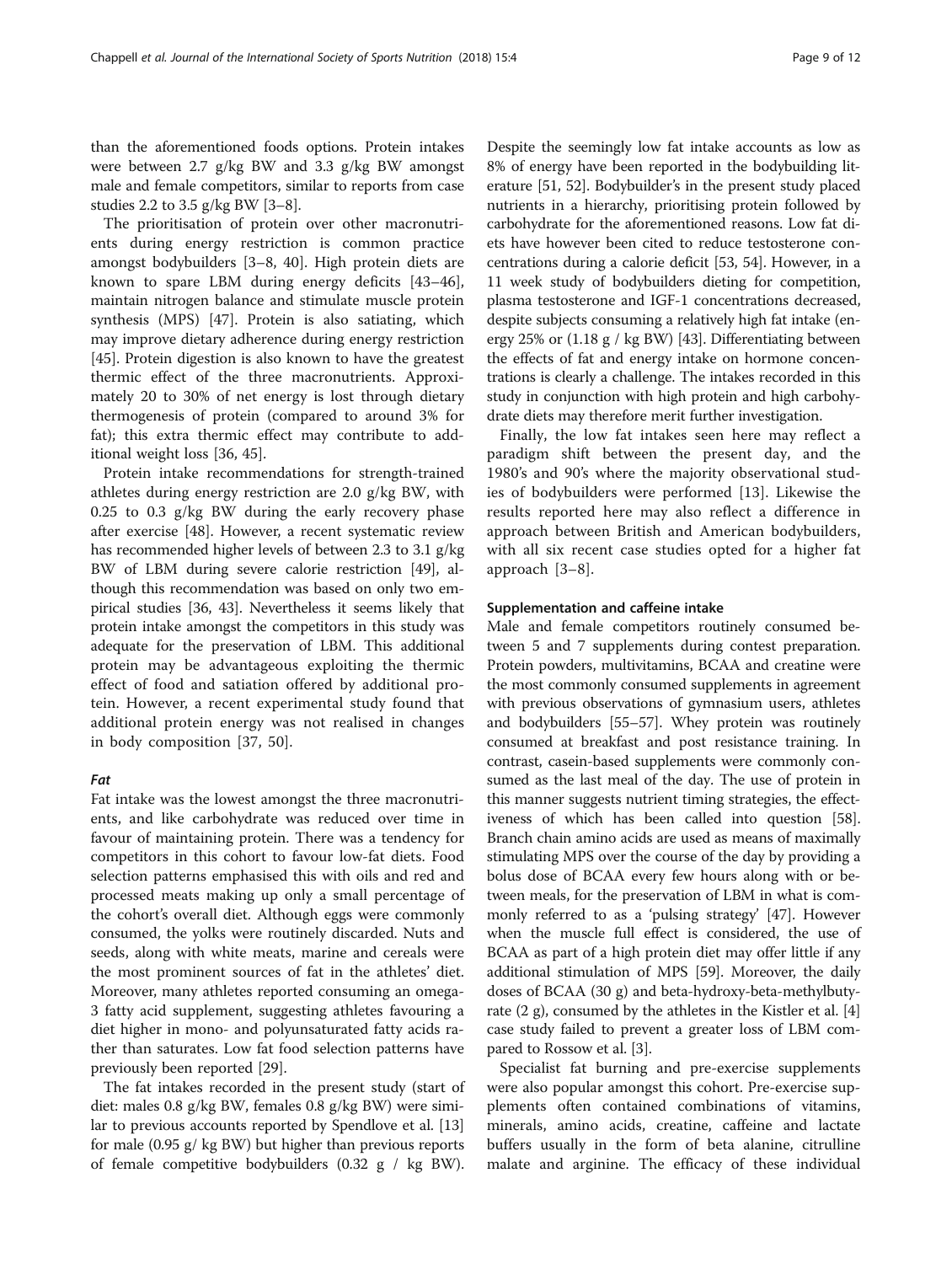<span id="page-9-0"></span>ingredients have been reviewed for natural bodybuilding [[11\]](#page-10-0); however, their use in combination is largely unknown. In addition, because caffeine is a prominent ingredient in many of these supplements, competitors should consider the contribution these supplements make to their caffeine intake. This point is particularly pertinent when considering competitors may often consume large amounts of energy drinks and hot beverages [[5](#page-10-0)–[7\]](#page-10-0). Indeed, several competitors exceeded the 400 mg per day safety consumption limits specified by The European Food Safety Agency for caffeine. Although these consumption limits are based on a 70 kg individual, competitors should be aware that intakes above 9 mg /kg BW may be ergolytic as well as having unintended side effects [[60](#page-11-0), [61](#page-11-0)].

## Limitations

There are limitations with the method used to assess dietary intake, under-reporting of habitual dietary energy intake is estimated to be between 18 to 54% in non-bodybuilding populations [[62\]](#page-11-0). In particular carbohydrates tend to be under-reported, while protein intake over reported [[62](#page-11-0)]. Likewise, foods that portray a negative health image such as confectionary are often under reported while foods that portray a positive health image such as fruits and vegetables are over reported [\[62](#page-11-0)]. The prevalence of under- or over reporting within bodybuilding population is unknown, however bodybuilders are known for their strict adherence to dietary plans [[3](#page-10-0)–[8\]](#page-10-0). The dietary recall only incorporated a single day's intake at three arbitrary time points. As a result, competitors largely reported their dietary intake for training days, while intake on non-training days is likely to be lower. This bias likely resulted in inflated values for energy intake, furthermore strategies such as carbohydrate and calorie cycling were likely missed by the single day recall method. Despite the limitations of the method used to capture dietary intake we were able to detect a reduction of energy intake over time. Moreover, a single day's intake may have led to misclassification of dietary diversity, although the diet diversity scores are agreement with previous accounts of bodybuilding menus.

The BF% values used to estimate the FFMI of competitors are based on self-reported accounts using skin callipers. Competitors did not report if these skinfold test were carried out by trained professionals. Although, the values reported were plausible (essentially they match with the values reported elsewhere amongst competitive bodybuilders taken form objective measures) for competitors competing in a national competition, we omitted to include them in the report along with the subjectively obtain values as they should not be regarded as accurate.

## **Conclusions**

The cross-sectional nature of this study makes it difficult to draw any definitive conclusion on what may be the best dietary approaches for contest preparation in natural bodybuilders. Our questionnaire was limited in scope and there are multiple variables that likely influence competitive outcome. Likewise, the sample size may have reduced our ability to detect statistical significance. In spite of these limitations, our study is distinctive in its applied nature attempting to correlate cross sectional data with competition outcome. The findings of this study required corroboration, and should be interpreting with caution. However, it is likely our findings will be of interest to pre-competition bodybuilders and those seeking to reduce fat mass while maintaining LBM who may wish to know strategies employed by bodybuilders in the placed cohort of a high level national bodybuilding competition.

This study also provides a contemporary account of current bodybuilding practices and provides additional evidence for the formation of research informed approaches to natural bodybuilding contest preparation. Future studies should focus on the use of standardizes body composition measurement techniques to assess changes in FFM during contest preparation. Furthermore, beyond case studies the literature is lacking in longitudinal studies of competitive bodybuilders. Larger scale longitudinal studies of competitive natural bodybuilders using with frequent sampling points would be of value to researchers in this field.

## Additional file

[Additional file 1:](dx.doi.org/10.1186/s12970-018-0209-z) Dietary assessment questionnaire used to carry out this research. (PDF 242 kb)

[Additional file 2:](dx.doi.org/10.1186/s12970-018-0209-z) Dietary intake of competitors adjusted for bodyweight expressed as Medians and Interquartile Ranges. (PDF 815 kb)

#### Acknowledgements

The author would like to thank the participants for providing their time and effort to complete this study as well as the British Natural Bodybuilding Federation.

#### Funding

No funding was received for this study

#### Availability of data and materials

Please contact author for data requests

#### Authors' contributions

AC conceived the study. AC and TS participated in the design of the study. AC carried out the data collection, nutritional and statistical analysis. AC, TS and MB helped to draft the manuscript. All authors approved the final manuscript.

#### Ethics approval and consent to participate

This investigation had prior ethical approval by the Sheffield Hallam University School of Business Committee.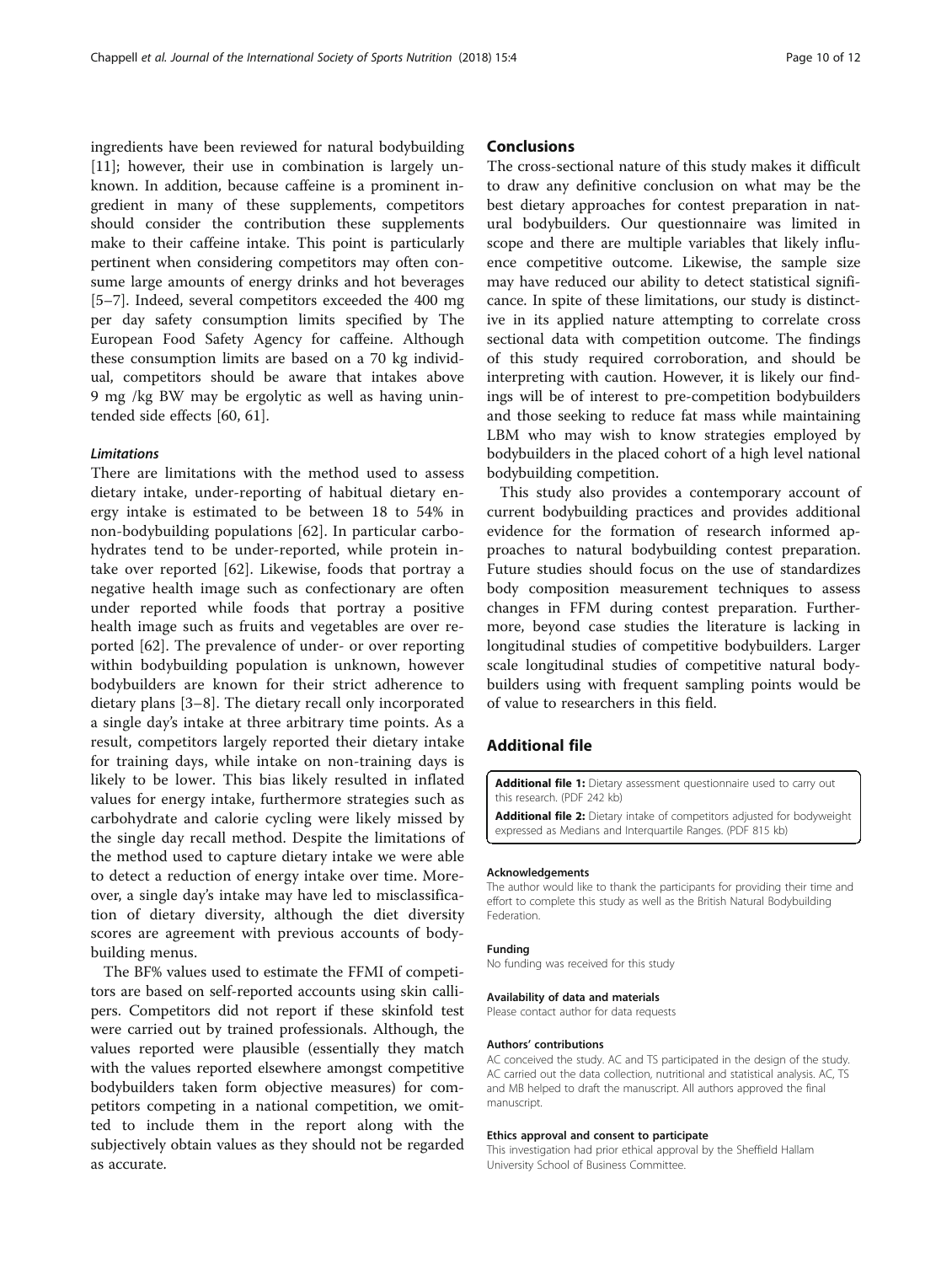#### <span id="page-10-0"></span>Consent for publication

Not applicable.

#### Competing interests

The authors declare that they have no competing interests.

#### Publisher's Note

Springer Nature remains neutral with regard to jurisdictional claims in published maps and institutional affiliations.

#### Received: 28 July 2017 Accepted: 9 January 2018 Published online: 15 January 2018

#### References

- 1. Bamman MM, Hunter GR, Newton LE, Roney RK, Khaled MA. Changes in body composition, diet, and strength of bodybuilders during the 12 weeks prior to competition. J Sport Med Phys Fitness. 1993;33:383–91.
- 2. Kleiner SM, Bazzarre TL, Litchford MD. Metabolic profiles, diet, and health practices of championship male and female bodybuilders. J Am Diet Assoc. 1990;90:962–7.
- 3. Rossow LM, Fukuda DH, Fahs CA, Loenneke JP, Stout JR. Natural bodybuilding competition preparation and recovery: a 12-month case study. Int J Sport Physiol Perform. 2013;8:582–92.
- Kistler BM, Fitschen PJ, Ranadive SM, Fernhall B, Wilund KR. Case study: natural bodybuilding contest preparation. Int J Sport Nutr Exerc Metab. 2014;24:694–700.
- 5. Robinson SL, Lambeth-Mansell A, Gillibrand G, Smith-Ryan A, Bannock L. A nutrition and conditioning intervention for natural bodybuilding contest preparation: case study. JISSN. 2015;12:20.
- 6. Halliday TM, Loenneke JP, Davy BM. Dietary intake, body composition, and menstrual cycle changes during competition preparation and recovery in a drug-free figure competitor: a case study. Nutrients. 2016;8:740.
- 7. Rohrig BJ, Pettitt RW, Pettitt CD, Kanzenbach TL. Psychophysiological tracking of a female physique competitor through competition preparation. Int J Exerc Sci. 2017;10(2):301–11.
- 8. Rohrig BJ, Pettitt RW, Pettitt CD, Kanzenbach TL. Psychophysiological tracking of a female physique competitor through competition preparation. Int J Exerc Sci. 2017;10:301–11.
- 9. Liokaftos D. A genealogy of male bodybuilding: from classical to freaky. Routledge: Taylor & Francis; 2017.
- 10. Lambert CP, Frank LL, Evans WJ. Macronutrient considerations for the sport of bodybuilding. Sports Med. 2004;34:317–27.
- 11. Helms ER, Aragon AA, Fitschen PJ. Evidence-based recommendations for natural bodybuilding contest preparation: nutrition and supplementation. JISSN. 2014;11:20.
- 12. Helms ER, Fitschen PJ, Aragon AA, Cronin J, Schoenfeld BJ. Recommendations for natural bodybuilding contest preparation: resistance and cardiovascular training. J Sports Med Phys Fitness. 2015;55:164–78.
- 13. Spendlove J, Mitchell L, Gifford J, Hackett D, Slater G, Cobley S, O'Connor H. Dietary intake of competitive bodybuilders. Sports Med. 2015;45:1041–63.
- 14. British Natural Bodybuilding Federation. List of banned substances. 2017. [http://www.bnbf.co.uk/banned-substances.](http://www.bnbf.co.uk/banned-substances) Accessed 14 Apr 2017.
- 15. World Anti-Doping Agency. List of prohibited substances and methods (2017). [https://www.wada-ama.org/en/prohibited-list.](https://www.wada-ama.org/en/prohibited-list) Accessed 14 Apr 2017.
- 16. Bodybuilding.com. Contest Preparation. 2017. Available online: [https://www.](https://www.bodybuilding.com/content/5-mistakes-beginners-make-during-contest-prep.html) [bodybuilding.com/content/5-mistakes-beginners-make-during-contest-prep.](https://www.bodybuilding.com/content/5-mistakes-beginners-make-during-contest-prep.html) [html.](https://www.bodybuilding.com/content/5-mistakes-beginners-make-during-contest-prep.html) Accessed 20 June 2017.
- 17. Kouri EM, Pope HG Jr, Katz DL, Oliva P. Fat-free mass index in users and nonusers of anabolic-androgenic steroids. Clin J Sports Med. 1995;5:223–8.
- 18. European Food Safety Authority. The food classification and description system. FoodEx2, revision 2. EFSA supporting publications. 2015;EN-804. <https://www.efsa.europa.eu/sites/default/files/assets/804e.pdf>. Accessed 20 Nov 2016.
- 19. Kleiner SM, Bazzarre TL, Ainsworth BE. Nutritional status of nationally ranked elite bodybuilders. Int J Sport Nutr. 1994;4:54–69.
- 20. Bazzarre TL, Kleiner SM, Litchford MD. Nutrient intake, body fat, and lipid profiles of competitive male and female bodybuilders. J Am Col Nutr. 1990;9:136–42.
- 21. Van der Ploeg GE, Brooks AG, Withers RT, Dollman J. Body composition changes in female bodybuilders during preparation for competition. Eur J Cin Nutr. 2001;55:268.
- 22. Schutz Y, Kyle UUG, Pichard C. Fat-free mass index and fat mass index percentiles in Caucasians aged 18- 98 y. Int J Obesity. 2002;26:953–60.
- Lankford B, Campbell BI. Self-reported energy intake of male & female bodybuilders in the scientific literature. JISSN. 2012;9:P19.
- 24. Walberg-Rankin J, Edmonds CE, Gwazdauskas FC. Diet and weight changes of female bodybuilders before and after competition. Int J Sport Nutr. 1993;3:87–102.
- 25. Speechly DP, Buffenstein R. Greater appetite control associated with an increased frequency of eating in lean males. Appetite. 1999;33:285–97.
- 26. Ma Y, Bertone ER, Stanek EJ, Reed GW, Hebert JR, Cohen NL, Merriam PA, Ockene IS. Association between eating patterns and obesity in a free-living US adult population. Am J Epidemiol. 2003;158:85–92.
- 27. Schoenfeld BJ, Aragon AA, Krieger JW. 2015. Effects of meal frequency on weight loss and body composition: a meta-analysis. Nutr Rev. 2015; 73:69–82.
- 28. Garthe I, Raastad T, Refsnes PE, Koivisto A, Sundgot-Borgen J. Effect of two different weight-loss rates on body composition and strength and power-related performance in elite athletes. Int J Sport Nutr Exerc Metab. 2011;21:97–104.
- 29. Sandoval WM, Heyward VH. Food selection patterns of bodybuilders. Int J Sport Nutr. 1991;1:61–8.
- 30. Slater G, Phillips SM. Nutrition guidelines for strength sports: sprinting, weightlifting, throwing events, and bodybuilding. J Sport Sci. 2011; 29(sup1):S67–77.
- 31. MacDougall JD, Ray S, Sale DG, Mccartney N, Lee P, Garner S. Muscle substrate utilization and lactate production during weightlifting. Can J Appl Physiol. 1999;24:209–15.
- 32. Tesch PA, Ploutz-Snyder LL, Yström L, Castro MJ, Dudley GA. Skeletal muscle glycogen loss evoked by resistance exercise. J Strength Cond Res. 1998;12:67–73.
- 33. Krings BM, Rountree JA, McAllister MJ, Cummings PM, Peterson TJ, Fountain BJ, Smith JW. Effects of acute carbohydrate ingestion on anaerobic exercise performance. JISSN. 2016;13:40.
- 34. Gollnick PD, Karlsson J, Piehl K, Saltin B. Selective glycogen depletion in skeletal muscle fibres of man following sustained contractions. J Physiol. 1974;241:59.
- 35. Krieger JW, Sitren HS, Daniels MJ, Langkamp-Henken B. Effects of variation in protein and carbohydrate intake on body mass and composition during energy restriction: a meta-regression. Am J Clin Nutr. 2006;83:260–74.
- 36. Mettler S, Mitchell N, Tipton KD. Increased protein intake reduces lean body mass loss during weight loss in athletes. Med Sci Sports Exerc. 2010;42:326–7.
- 37. Aragon AA, Schoenfeld BJ, Wildman R, Kleiner S, VanDusseldorp T, Taylor L, Earnest CP, Arciero PJ, Wilborn C, Kalman DS, Stout JR. International society of sports nutrition position stand: diets and body composition. J Int Soc Sports Nutr. 2017;14:16.
- 38. Wycherley TP, Moran LJ, Clifton PM, Noakes M, Brinkworth GD. Effects of energy-restricted high-protein, low-fat compared with standard-protein, low-fat diets: a meta-analysis of randomized controlled trials. Am J Clin Nutr. 2012;(Suppl 112) [https://doi.org/10.3945/ajcn.112.044321.](http://dx.doi.org/10.3945/ajcn.112.044321)
- 39. Gentil P. A nutrition and conditioning intervention for natural bodybuilding contest preparation: observations and suggestions. JISSN. 2015;12:50.
- 40. Gentil P, Lira CAB, Paoli A, Santos AB, Silva ADT, Junior JRP, Silva EP, Magosso RF. Nutrition, pharmacological and training strategies adopted by six bodybuilders: case report and critical review. Eur J Transl Myol. 2017;27:51–66.
- 41. Withers RT, Noell CJ, Whittingham NO, Chatterton BE, Schultz CG, Keeves JP. Body composition changes in elite male bodybuilders during preparation for competition. Aust J Sci Med Sport. 1997;29:11–6.
- 42. Too D, Wakayama EJ, Locati LL, Landwer GE. Effect of a precompetition bodybuilding diet and training regimen on body composition and blood chemistry. J Sports Med Phys Fitness. 1998;38:245–52.
- 43. Mäestu J, Eliakim A, Jürimäe J, Valter I, Jürimäe T. Anabolic and catabolic hormones and energy balance of the male bodybuilders during the preparation for the competition. J Strength Cond Res. 2010;24:1074–81.
- 44. Walberg JL, Leidy MK, Sturgill DJ, Hinkle DE, Ritchey SJ, Sebolt DR. Macronutrient content of a hypoenergy diet affects nitrogen retention and muscle function in weight lifters. Int J Sports Med. 1988;9:261–6.
- 45. Westerterp-Plantenga MS, Lemmens SG, Westerterp KR. Dietary protein–its role in satiety, energetics, weight loss and health. BJN. 2012;108(S2):S105–12.
- 46. Pesta DH, Samuel VT. A high-protein diet for reducing body fat: mechanisms and possible caveats. Nutr Metab. 2014;11:53.